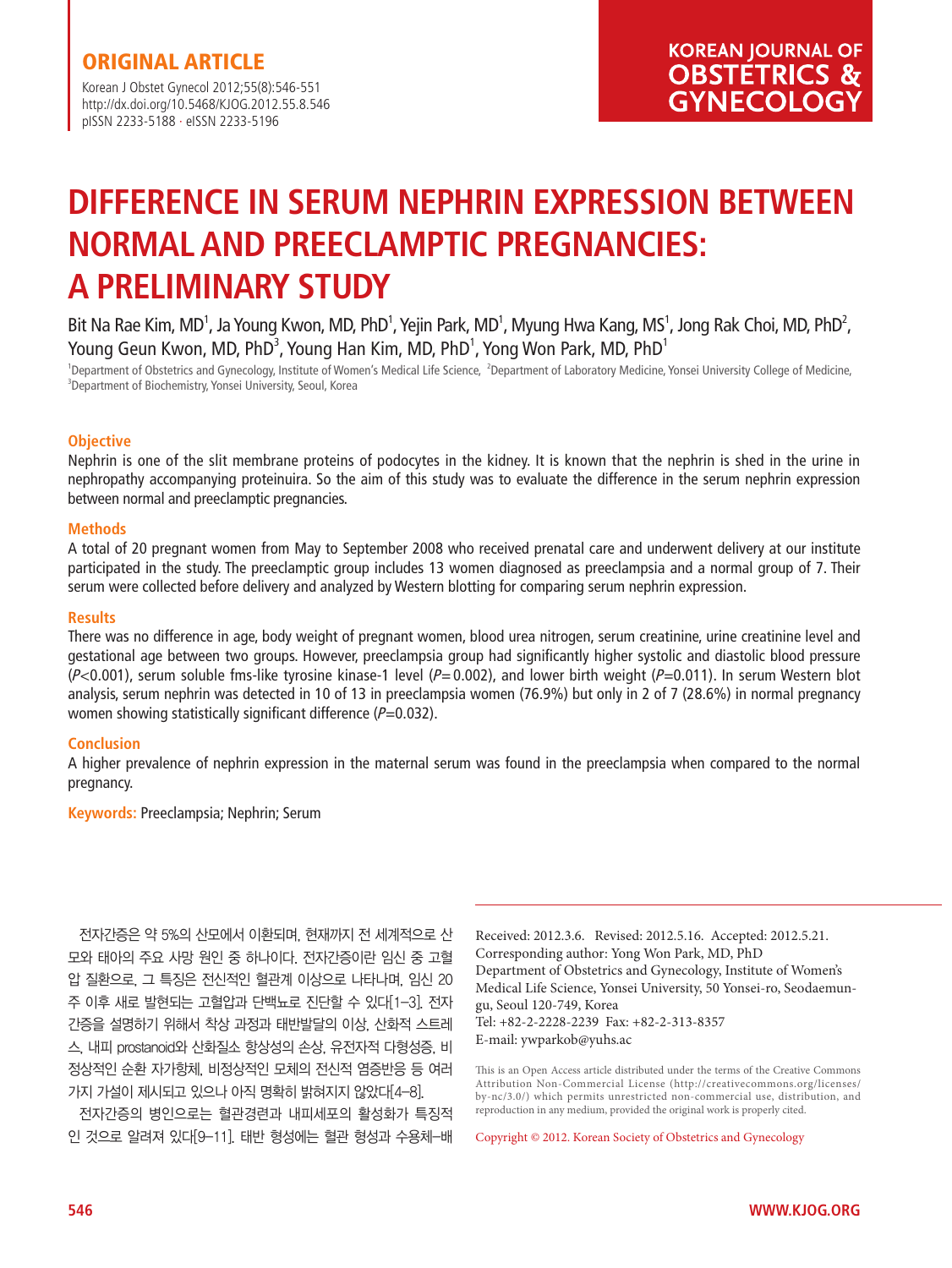위자 체계 등이 관여하는데, 이 과정에서 중요한 역할을 하는 것이 혈 관 형성인자들이다[7-9]. 태반 형성과정에 이상이 생기면 태반에 허 혈이 생기고 그에 따라 전신적으로 세포독성물질들이 분비되어 모체 의 혈관 내피에 손상을 주게 된다[12]. 또한 최근 연구들에 따르면 전 자간증에서 혈관 형성인자들의 조절에 이상 소견이 보이는 것이 밝혀 졌다[1,9,13-20]. 그 대표적인 혈관 형성인자들이 placental growth factor (PlGF), soluble fms-like tyrosine kinase-1 (sFlt-1), vascular endothelial growth factor (VEGF) 등이다. PlGF, VEGF 등은 임신기간 동안 증가하게 되어 혈관 형성과 혈관 이완물질들의 형성에 작용하게 되는데, 전자간증에서는 PlGF는 감소하고 VEGF는 양적으로는 증가를 보이나 생물학적 활성은 오히려 감소하는 것으로 밝혀졌다[21,22]. 또 한 순환하는 혈관형성 억제인자인 sFlt-1은 증가하게 된다[9,14,20,23]. sFlt-1은 VEGF의 soluble receptor로 VEGF에 결합하여 중화시키는 작 용을 한다. 한 연구에서는 임신한 실험용 쥐에게 sFlt-1을 외부에서 주 입한 경우 고혈압, 단백뇨, 사구체 내피증(glomerular endotheliosis)이 발병하는 것을 확인하였다[11]. 즉 sFlt-1 등의 순환하는 혈관 형성인 자들이 전자간증에서 단백뇨를 유발한다는 것이다. 이 과정에서 사구 체 투과성의 유지에 중요한 역할을 하는 틈새막(slit diaphragm)의 단백 질인 네프린(nephrin)의 존재가 최근 연구들에 의해 밝혀져 왔다.

네프린은 막횡단 단백질(transmembrane protein)으로 면역글로불린 상과(immunoglobulin superfamily)이다. 인간에서는 180 kDa의 분자 질량을 지닌다. 신장에서 네프린은 틈새막의 구조적 기둥으로 세포의 신호 전달 시 접합 분자의 역할과 기능을 가진다[24]. 전자간증에서 수 반되는 단백뇨에서 네프린의 역할은 전자간증 산모의 사구체에서 네프 린과 synaptopodin의 발현 감소로 인하여 단백뇨를 일으키는 것으로 생각된다[25]. 혈관 형성인자들과 네프린의 관계를 보면, VEGF의 농도 는 족세포(podocyte)의 항상성 유지와 생존에 중요하며[26], 네프린 발 현을 조절하여 틈새막을 유지하는 데에 중요하다. 그리고 sFlt-1의 증 가된 농도는 네프린과 같은 틈새막 단백질의 발현을 하향조절(down regulation)시킨다[27].

전자간증에서 단백뇨의 발생은 신장의 사구체 손상으로 인한 것으로 족세포에 의한 네프린 발현의 감소와 연관된 것으로 알려져 왔다. 그러 나 네프린 발현 감소의 원인이 네프린 자체의 생성 감소가 아닌 족세 포에서의 흘림(shedding)의 결과이며 사구체 내피 손상에 따른 사구체 투과성의 증가에 의한 것으로 생각된다.

본 연구에서는 산모 혈청을 통해 Western blot을 이용하여 정상 산모와 전자간증 산모의 네프린의 발현 여부와 그 차이를 비교해보고자 한다.

# **연구대상 및 방법**

2008년 5월부터 2008년 9월까지 연세대학교 의과대학 세브란스병 원 산부인과에 내원한 산모들을 대상으로 두 그룹으로 나누어 첫째 그 룹은 임신중독증으로 진단된 산모들로, 아래의 조건을 갖춘 산모들을 대상으로 한다. 전자간증은 임신 20주 이후에 새롭게 진단된 고혈압과 단백뇨를 보이는 경우로 한다. 기준 혈압은 안정상태에서 측정 시 이완 기 혈압이 90 mm Hg 이상인 경우, 단백뇨는 dipstick으로 검사 시 1+ (30 mg/dL) 이상으로 체크되는 경우로 정의한다. 대조군 그룹은 임신 전 다른 질병은 진단받은 적이 없으며 임신 중 산모나 태아에게 다른 합병증이 없는 건강한 산모들로, 분만을 위해 병원을 내원한 산모들을 대상으로 한다.

## **1. 검체 수집**

검사물의 채취는 정상 산모의 경우 분만을 위하여 입원하는 당시 시 행하였고, 전자간증 산모의 경우 전자간증을 진단받고 입원하는 당시 시행하였다. 정맥혈관을 통해 혈액검사를 시행하고, 채취된 혈액은 응 고가 이뤄진 후 원심분리(14,000 rpm, 10분, 4°C)하여 상층액을 획득 하였고, 실험 전까지 -70°C 냉동고에 보관하였다.

## **2. Western blotting**

Bradford assay로 환자 혈청 샘플을 단백질 정량하였으며, 각 샘플 당 30 µg의 단백질에 sodium dodecyl sulfate (SDS) sample buffer 를 첨가한 후 10분간 끓여준 다음 실험에 이용하였다. 샘플을 상온에 서 6% gel (SDS-PAGE)에 80-100 V로 전기영동 하였고, 4°C, 100 V 에서 2시간 동안 polyvinylidene fluoride (PVDF) membrane (Millipore Co., Bedford, MA, USA)로 transfer 하였다. PVDF membrane를 5% skim milk로 상온에서 2시간 동안 blocking 한 다음 1차 항체(1:1,000, nephrin [H-300] sc-28192, rabbit polyclonal IgG, Santa Cruz Biotechnology Inc., Santa Cruz, CA, USA)로 4°C에서 밤샘 처리 후, 상온에서 1시간 동안 반응시켰다. Membrane을 0.1% Tween 20을 포 함한 tris-buffered saline (TBST)으로 10분 간격으로 6회 세척한 후, 2차 항체(horseradish peroxidase-conjugated secondary antibody [1:1,000], rabbit; GE Healthcare UK Ltd., Little Chalfont, UK)로 상온 에서 2시간 동안 반응시킨 다음 TBST로 10분 간격으로 6회 세척하였 다. ECL Kit (Western blotting detection kit; GE Healthcare UK Ltd.)를 이용하여 단백질 밴드를 확인하였다.

원래 네프린은 180 kDa의 분자량을 가진 물질이나 혈중에 방출된 상태에서는 100-110 kDa의 분자량을 가지므로 Western blotting 시 100-110 kDa 사이에 밴드를 보이게 된다.

## **3. Enzyme-linked immunosorbent assay (ELISA)**

sFlt-1은 ELSIA를 이용하여 측정하는데, ELISA는 commercial kit (R&D systems, Minneapolis, MN, USA)를 사용하여 측정하였다. sFlt-1 ELSIA의 최소 측정치는 5.0 pg/mL, 검체측정 중 및 측정 간 변동계수 는 각각 7.6%, 3.3%이다.

## **4. 통계학적 분석**

통계학적 결과 분석은 SPSS ver. 12.0 (SPSS Inc., Chicago, IL, USA) 프로그램의 Man-Whitney U test, chi-square test를 시행하였고 통계학적 유의성은 P<0.05일 때 유의한 것으로 판정하였다.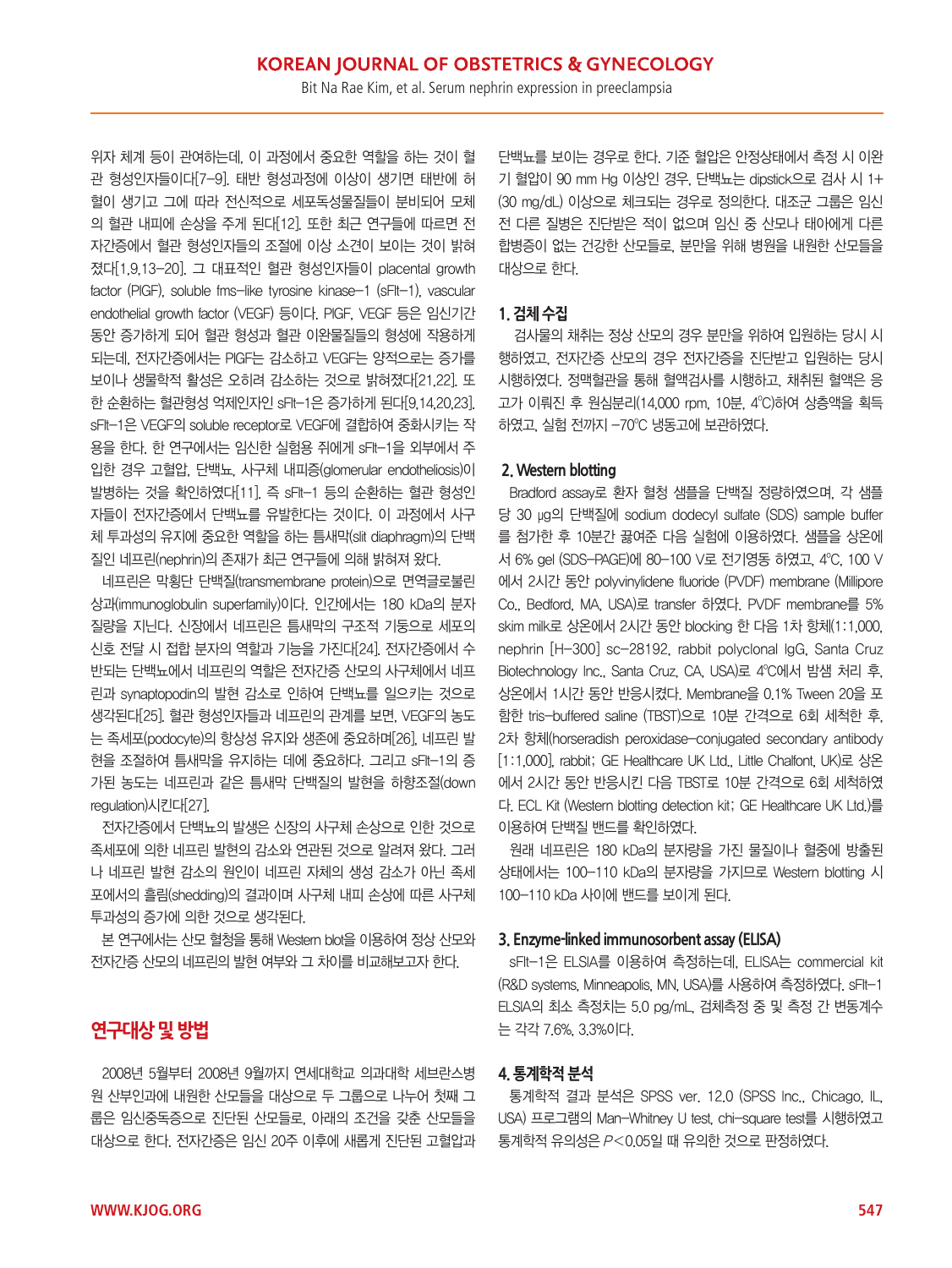# **결 과**

## **1. 산모의 특성**

총 20명의 산모가 본 실험에 참가하였고, 그중 13명이 실험군 인 전자간증 환자였으며 나머지 7명은 대조군인 정상 산모였다. 산 모의 연령과 체중, 분만 주수, 혈액 요소질소(blood urea nitrogen, BUN), 혈청 크레아티닌, 요중 크레아티닌 등은 전자간증군과 정상 군 사이에 차이가 없었으며, 출산한 아기의 몸무게와 산모의 단백 뇨, 혈압, 혈청 sFlt-1 등은 의미 있는 차이를 보였다(Table 1). 이 는 전자간증의 질환적 특징에서 비롯된 결과로 전자간증 산모들 에서 혈압은 152.0±14.2/93.2±7.5 mm Hg로 정상산모들의 혈압 108.9±7.0/73.6±10.3 mm Hg보다 더 높고(P<0.001), 전자간증에 서 태아의 자궁내 성장지연이 잘 나타나는바, 출산한 아기의 몸무게 도 2,682.3±555.1 g으로 정상 산모들에게서 출산한 아기들의 몸무 게 3,365.7±401.1 g에 비하여 의미 있게 작았다 $(P=0.01)$ . 단백뇨는 deep stick으로 검사 시에 정상 산모들에서는 검출되지 않은 것에 비 해 전자간증 산모들에서는 1+, 4명; 2+, 5명; 3+, 2명; 4+, 2명으로 검출되었다. 혈청 sFlt-1은 전자간증 산모에서 15,456.6±7,670.4 pg/ mL로 정상 산모의 3,594.8±1,994.4 pg/mL보다 더 높게 나타났다 (P=0.002). 요중 크레아티닌은 정상 산모의 87.6±62.1 mg/dL에 비하 여 전자간증 산모에서 129.2±76.6 mg/dL로 더 높은 평균치를 보였으 나 통계적으로 유의한 차이는 보이지 않았다(P=0.282).

#### Table 1. Clinical characteristics of the patients

# **2. 전자간증 산모군과 정상 산모군 사이의 혈중 네프린 발현의 비교 분석**

Western blot 결과를 보면 실험군에서는 13명 중 10명(76.9%), 정상 군 7명 중 2명(28.6%)에서 100-110 KDa 사이에 밴드가 나타났다(Fig. 1). 이를 통해 산모의 혈청과 비교하여 임신중독증 산모의 혈청에서 네 프린의 발현 정도가 유의하게 많았음을 알 수 있다(χ² test, P<0.035).

정상 산모군 중 네프린 발현을 보인 두 명의 산모는 과거력 및 현재 력 모두 신장병을 비롯한 특이 사항은 없었으며 요단백 및 혈압 모두 정상이었다. 다만 한 산모가 분만 전 혈청검사상 혈청 크레아티닌 수치 가 1.2 mg/dL로 정상범위에서 높은 편에 속하였다. 반면에 전자간증 산모군 중 네프린이 발현되지 않은 3명의 산모들을 살펴보면 모두 중 증 전자간증이었으나 조산이 아닌 37주에서 40주 사이의 정상주수에 분만하였다. 그리고 세 산모 모두 기저질환이나 특이할 만한 과거력 등 은 보이지 않았다.

# **고 찰**

전자간증 산모에서 단백뇨가 보이는 것은 신장의 사구체 장벽의 파 괴로 인해 생기는 결과이다. 사구체는 사구체 내피, 기저막, 족세포, 이 렇게 세 개의 장벽으로 구성되어있다. 이 중 족세포의 손상은 전자간 증의 병태생리에 중요한 역할을 할 것으로 생각되고 있다[28]. 즉 네프 린 등의 족세포 단백질의 손상이 단백뇨를 일으킬 것으로 여겨지며 단

| <b>Table 1.</b> Chilled characteristics of the patients |                          |                          |                      |
|---------------------------------------------------------|--------------------------|--------------------------|----------------------|
| <b>Variable</b>                                         | Normal pregnancy $(n=7)$ | Preeclamsia ( $n = 13$ ) | P-value              |
| Maternal age (yr)                                       | $34.6 \pm 3.2$           | $32.5 \pm 3.6$           | 0.211                |
| Prepregnancy BMI ( $kg/m2$ )                            | $20.2 \pm 2.5$           | $21.7 \pm 3.0$           | 0.240                |
| Blood pressure (mm Hg)                                  |                          |                          |                      |
| Systolic                                                | $108.9 \pm 7.0$          | $152.0 \pm 14.2$         | < 0.001 <sup>a</sup> |
| Diastolic                                               | $73.6 \pm 10.3$          | $93.2 \pm 7.5$           | < 0.001 <sup>a</sup> |
| BUN (mg/dL)                                             | $8.4 \pm 1.8$            | $10.6 \pm 2.6$           | 0.057                |
| Serum Cr (mg/dL)                                        | $0.8 \pm 0.2$            | $0.7 \pm 0.1$            | 0.757                |
| Urine Cr (mg/dL)                                        | $87.6 \pm 62.1$          | $129.2 \pm 76.6$         | 0.282                |
| Urine protein-dipstick                                  |                          |                          |                      |
| $1+$                                                    | $\overline{0}$           | 4(30.8)                  |                      |
| $2+$                                                    | $\mathbf 0$              | 5(38.5)                  |                      |
| $3+$                                                    | $\overline{0}$           | 2(15.4)                  |                      |
| $4+$                                                    | $\mathbf 0$              | 2(15.4)                  |                      |
| Serum sFlt-1 (pg/mL)                                    | $3,594.8 \pm 1,994.4$    | $15,456.6 \pm 7,670.4$   | 0.002 <sup>a</sup>   |
| Birth weight (g)                                        | $3,365.7 \pm 401.1$      | $2,682.3 \pm 555.1$      | $0.011^a$            |
| Gestational age at delivery (wk)                        | $37.9 \pm 1.6$           | $37.2 \pm 1.6$           | 0.351                |

Values are presented as mean  $\pm$  standard deviation or number (%). BMI, body mass index; BUN, blood urea nitrogen; Cr, creatinine.

Man-Whitney U test, <sup>a</sup>P<0.05, significant.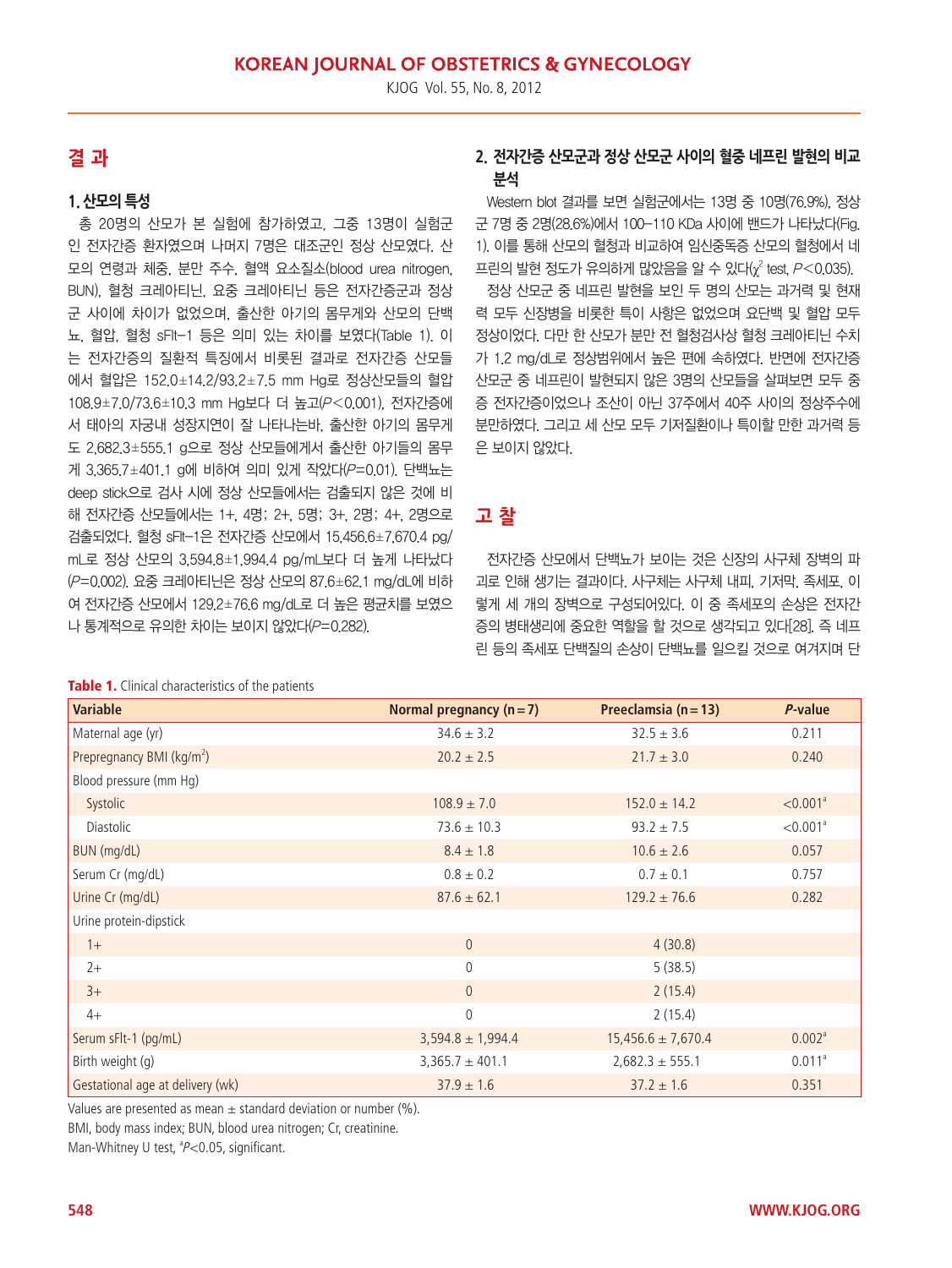# **KOREAN JOURNAL OF OBSTETRICS & GYNECOLOGY**

Bit Na Rae Kim, et al. Serum nephrin expression in preeclampsia





백뇨를 동반한 임신중독증 산모들에 있어서 신장에서 네프린의 감소는 일련의 연구들에 의하여 밝혀져 온 사실이다[24,29,30]. 네프린은 신장 에서 단백질 여과에 중요하며, 네프린을 불활성화시킨 쥐에서는 족돌 기(foot process)의 발달이 불가능하며 많은 양의 단백뇨가 발생한다는 연구가 있다[31]. 실제로 전자간증 산모들의 신장 조직검사를 통해 분 석한 병리조직 결과들을 보면 사구체 내피증(glomerular endothiliosis) 으로 요약되는 사구체 구조의 중요한 변화를 보이고 있다. 또한 이전의 몇몇 연구 논문에서 정상 산모들과 전자간증 산모들의 신장 조직에서 비교한 네프린의 발현 정도는 전자간증 산모들에서 현저히 낮은 것으 로 나타났다[25,29]. 사구체 기저막의 내피 측에서 네프린의 면역반응 이 소실되어 나타난 것이다. 이 결과는 전자간증 산모에서 사구체의 기 저막으로부터 족세포의 탈락이 증가하는 것이나 소변으로 족세포의 발 산이 증가하는 것과 일치하는 결과이다[29,32]. 이러한 과정은 VEGF, sFlt-1 등의 혈관 형성인자들 및 endothelin-1 (ET-1)과 같은 물질들 과 연관되어있다. 특히 ET-1은 네프린 감소의 주된 영향인자로 드러 났다. 전자간증 등의 경우에서 혈청 인자들은 사구체의 내피세포로부 터 ET-1의 생성 및 분비를 유도하고, 이렇게 증가된 ET-1은 네프린을 하향조절(down regulation)시키는데, ET-1으로 인해 족세포막에서 네 프린이 감소되는 것은 세포골격(cytoskeleton)의 활성화와 연관되고 프 로테아제 활성화의 원인이 되며 세포막으로부터 분리시켜 세포부유물 (cell supernatant)로부터 네프린의 발산을 이끌게 되는 것이다[30].

네프린은 족세포의 족돌기를 위한 표지 인자이고 synaptopodin은 족 세포의 세포 골격을 위한 표지 인자인데 한 실험에서는 족세포가 전자 간증 여성의 소변에서는 검출되나 정상 산모의 소변에서는 검출되지 않음을 밝힌 바 있다[29]. 즉 족세포 발산은 단백뇨를 일으키는 데 기 여하고, 소변내 족세포의 배출은 임신중독증의 특별한 표지인자가 될 수 있다는 것이다.

전자간증, 당뇨성 신장병 등의 신장 질환에 있어서 네프린 감소의 원 인이 직접적인 생성의 억제가 아닌 세포로부터의 발산의 증가라는 사 실을 고려해 볼 때, 전자간증의 산모에 있어서 혈청내의 네프린의 농도 는 정상 산모들과 비교하여 높은 수치로 검출될 것으로 예상할 수 있 다. 또한 실제 이번 Western blot을 통한 전자간증 산모와 정상 산모 간 의 혈청내 네프린의 검출 비교를 보면 임신중독증 산모에서 네프린의 발현 비율이 더 높게 나타났다. 이번 실험에 포함된 대상들은 신장병에 관한 병력도 없었으며 임신중독증 산모들도 단백뇨 외에는 혈액 요소 질소, 혈청중 크레아티닌 및 요중 크레아티닌 수치 모두 정상으로 현재 신장병을 의심할 만한 소견을 보이지도 않았다. 그러므로 이 결과는 전 자간증으로 인한 변화로 생각할 수 있다.

한편으론 태반과 태아막(fetal membrane)에도 네프린이 존재하는 것 이 알려져 있다. 신장에서와 마찬가지로 태반과 태아막에 존재하는 네 프린 역시 틈새막의 한 단백으로, 양수로부터 태반이나 태아막을 통하 여 모체 순환으로 단백질을 이동시키는 데 역할을 한다는 것이다[33]. 전자간증 산모에서 네프린이 혈청에서 증가하는 것이 산모의 신병증에 의해서만이 아닌, 염증반응과 같은 이유로 모체와 태반의 장벽 투과성 이 손상됨으로 인해서 태아 신장 등 태아 측에서 산모의 혈중으로 방출 되는 것도 전자간증 산모의 혈청 네프린이 증가하는 요인이 될 수 있으 며, 태반 및 태아막 자체의 파괴로 네프린이 방출되는 것도 한 가지 요 인으로 고려해볼 수 있다.

이번 연구의 한계점으로는 실험군 및 대조군의 수가 작은 소규모의 실험이라는 것이다. 또한 이번 연구에서는 검출된 네프린의 정량화가 이루어지지 않아, 향후 혈중 네프린의 양이 전자간증의 정도와 연관성 을 지니는지에 대한 연구가 필요할 것으로 생각된다. 그리고 이번 연구 는 전자간증이 발현된 상태에서 실험이 이뤄진 것으로 전자간증의 여 부를 나타내는 표지 인자로서의 가치는 찾을 수 있으나 질환이 발생하 기 전 예측 인자로서의 가치를 지니는지에 대해서는 알 수 없다.

그럼에도 불구하고 전자간증 산모의 혈청내 네프린 발현의 차이가 있다는 본 예비연구 결과는 전자간증 환자에서 산모의 신장사구체 또 는 태반으로부터 유리된 네프린이 산모의 혈중에 존재한다는 것을 확 인하였다는 데 그 의미가 있을 뿐 아니라, 혈청 네프린이 전자간증의 예측 또는 조기 진단에 있어 표적단백으로서의 가치를 연구하는 데 있 어 중요한 기초 자료가 될 것이라 생각한다. 따라서 추가적인 연구를 통해 전자간증에서의 단백뇨의 발생과 네프린은 연관성 및 산모의 혈 중 또는 요중 네프린 평가의 진단적 가치에 대한 평가가 필요하겠다.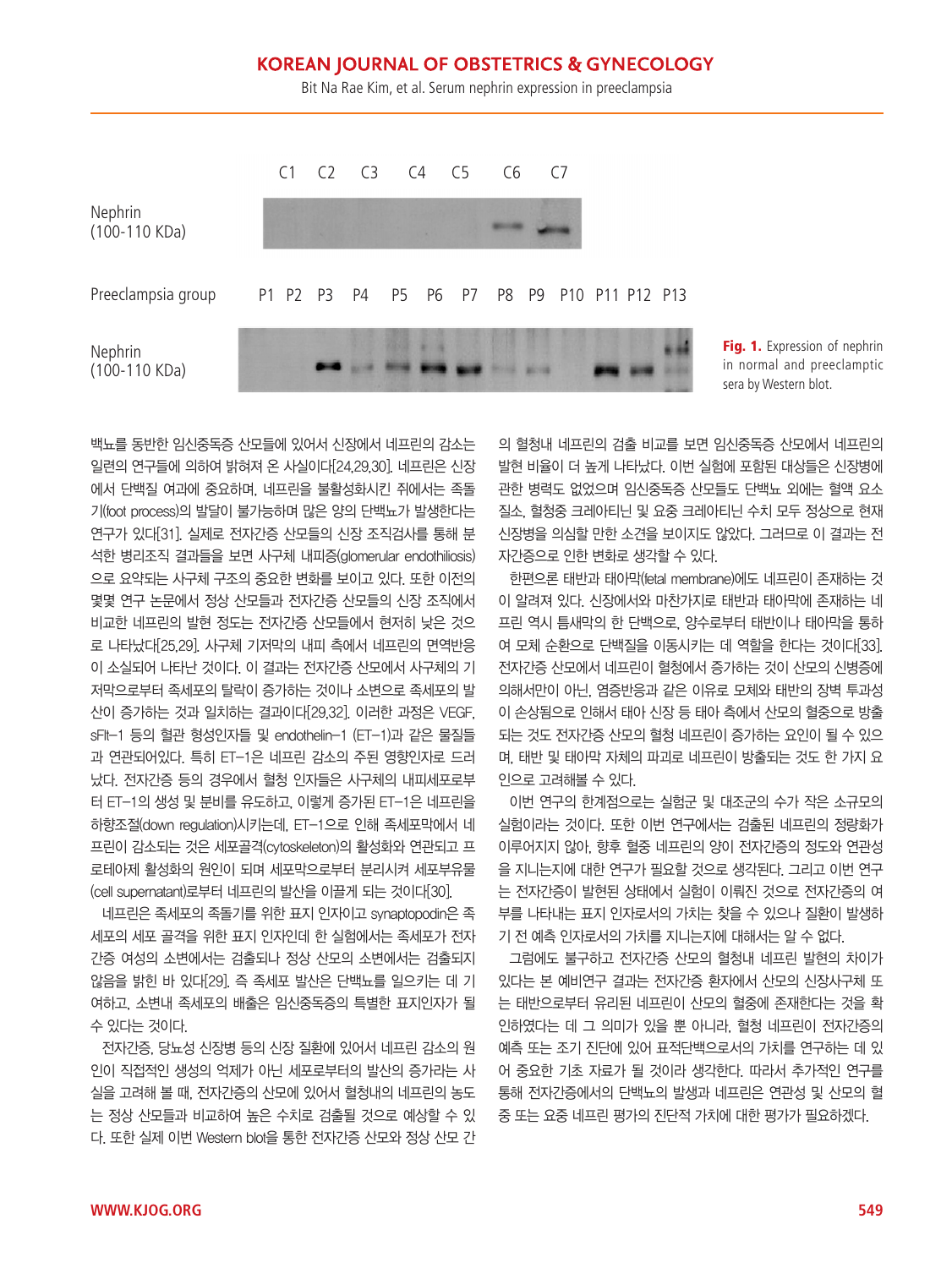KJOG Vol. 55, No. 8, 2012

# **감사의 글**

이 논문은 2010년 정부(교육과학기술부)의 재원으로 한국연구재단 의 지원을 받아 수행된 연구임(2010-0010727).

# **References**

- 1. Levine RJ, Thadhani R, Qian C, Lam C, Lim KH, Yu KF, et al. Urinary placental growth factor and risk of preeclampsia. JAMA 2005;293:77-85.
- 2. Walker JJ. Pre-eclampsia. Lancet 2000;356:1260-5.
- 3. Roberts JM, Cooper DW. Pathogenesis and genetics of preeclampsia. Lancet 2001;357:53-6.
- 4. Ward K, Hata A, Jeunemaitre X, Helin C, Nelson L, Namikawa C, et al. A molecular variant of angiotensinogen associated with preeclampsia. Nat Genet 1993;4:59-61.
- 5. Wallukat G, Homuth V, Fischer T, Lindschau C, Horstkamp B, Jüpner A, et al. Patients with preeclampsia develop agonistic autoantibodies against the angiotensin AT1 receptor. J Clin Invest 1999;103:945-52.
- 6. Buhimschi IA, Saade GR, Chwalisz K, Garfield RE. The nitric oxide pathway in pre-eclampsia: pathophysiological implications. Hum Reprod Update 1998;4:25-42.
- 7. Faas MM, Schuiling GA, Baller JF, Visscher CA, Bakker WW. A new animal model for human preeclampsia: ultra-low-dose endotoxin infusion in pregnant rats. Am J Obstet Gynecol 1994;171:158-64.
- 8. Roberts JM, Redman CW. Pre-eclampsia: more than pregnancy-induced hypertension. Lancet 1993;341:1447-51.
- 9. Cockell AP, Learmont JG, Smárason AK, Redman CW, Sargent IL, Poston L. Human placental syncytiotrophoblast microvillous membranes impair maternal vascular endothelial function. Br J Obstet Gynaecol 1997;104:235-40.
- 10. Holzgreve W, Ghezzi F, Di Naro E, Gänshirt D, Maymon E, Hahn S. Disturbed feto-maternal cell traffic in preeclampsia. Obstet Gynecol 1998;91:669-72.
- 11. Maynard SE, Min JY, Merchan J, Lim KH, Li J, Mondal S, et al. Excess placental soluble fms-like tyrosine kinase 1 (sFlt1) may contribute to endothelial dysfunction, hypertension, and proteinuria in preeclampsia. J Clin Invest 2003;111:649-58.
- 12. Buhimschi CS, Magloire L, Funai E, Norwitz ER, Kuczynski E, Martin R, et al. Fractional excretion of angiogenic factors in women with severe preeclampsia. Obstet Gynecol 2006;107:1103-13.
- 13. Page NM, Woods RJ, Gardiner SM, Lomthaisong K, Gladwell RT, Butlin DJ, et al. Excessive placental secretion of neurokinin B during the third trimester causes pre-eclampsia. Nature 2000;405:797-800.
- 14. Levine RJ, Maynard SE, Qian C, Lim KH, England LJ, Yu KF, et al. Circulating angiogenic factors and the risk of preeclampsia. N Engl J Med 2004;350:672-83.
- 15. Koga K, Osuga Y, Yoshino O, Hirota Y, Ruimeng X, Hirata T, et al. Elevated serum soluble vascular endothelial growth factor receptor 1 (sVEGFR-1) levels in women with preeclampsia. J Clin Endocrinol Metab 2003;88:2348-51.
- 16. Taylor RN, Grimwood J, Taylor RS, McMaster MT, Fisher SJ, North RA. Longitudinal serum concentrations of placental growth factor: evidence for abnormal placental angiogenesis in pathologic pregnancies. Am J Obstet Gynecol 2003;188:177-82.
- 17. Zhou Y, Damsky CH, Fisher SJ. Preeclampsia is associated with failure of human cytotrophoblasts to mimic a vascular adhesion phenotype. One cause of defective endovascular invasion in this syndrome? J Clin Invest 1997;99:2152-64.
- 18. Torry DS, Wang HS, Wang TH, Caudle MR, Torry RJ. Preeclampsia is associated with reduced serum levels of placenta growth factor. Am J Obstet Gynecol 1998;179:1539-44.
- 19. Thadhani R, Mutter WP, Wolf M, Levine RJ, Taylor RN, Sukhatme VP, et al. First trimester placental growth factor and soluble fms-like tyrosine kinase 1 and risk for preeclampsia. J Clin Endocrinol Metab 2004;89:770-5.
- 20. Tsatsaris V, Goffin F, Munaut C, Brichant JF, Pignon MR, Noel A, et al. Overexpression of the soluble vascular endothelial growth factor receptor in preeclamptic patients: pathophysiological consequences. J Clin Endocrinol Metab 2003;88:5555-63.
- 21. Baker PN, Krasnow J, Roberts JM, Yeo KT. Elevated serum levels of vascular endothelial growth factor in patients with preeclampsia. Obstet Gynecol 1995;86:815-21.
- 22. Simmons LA, Hennessy A, Gillin AG, Jeremy RW. Uteroplacental blood flow and placental vascular endothelial growth factor in normotensive and pre-eclamptic pregnancy. BJOG 2000;107:678-85.
- 23. Zhou Y, McMaster M, Woo K, Janatpour M, Perry J, Karpanen T, et al. Vascular endothelial growth factor ligands and receptors that regulate human cytotrophoblast survival are dysregulated in severe preeclampsia and hemolysis, elevated liver enzymes, and low platelets syndrome. Am J Pathol 2002;160:1405-23.
- 24. Hauser PV, Collino F, Bussolati B, Camussi G. Nephrin and endothelial injury. Curr Opin Nephrol Hypertens 2009;18:3-8.